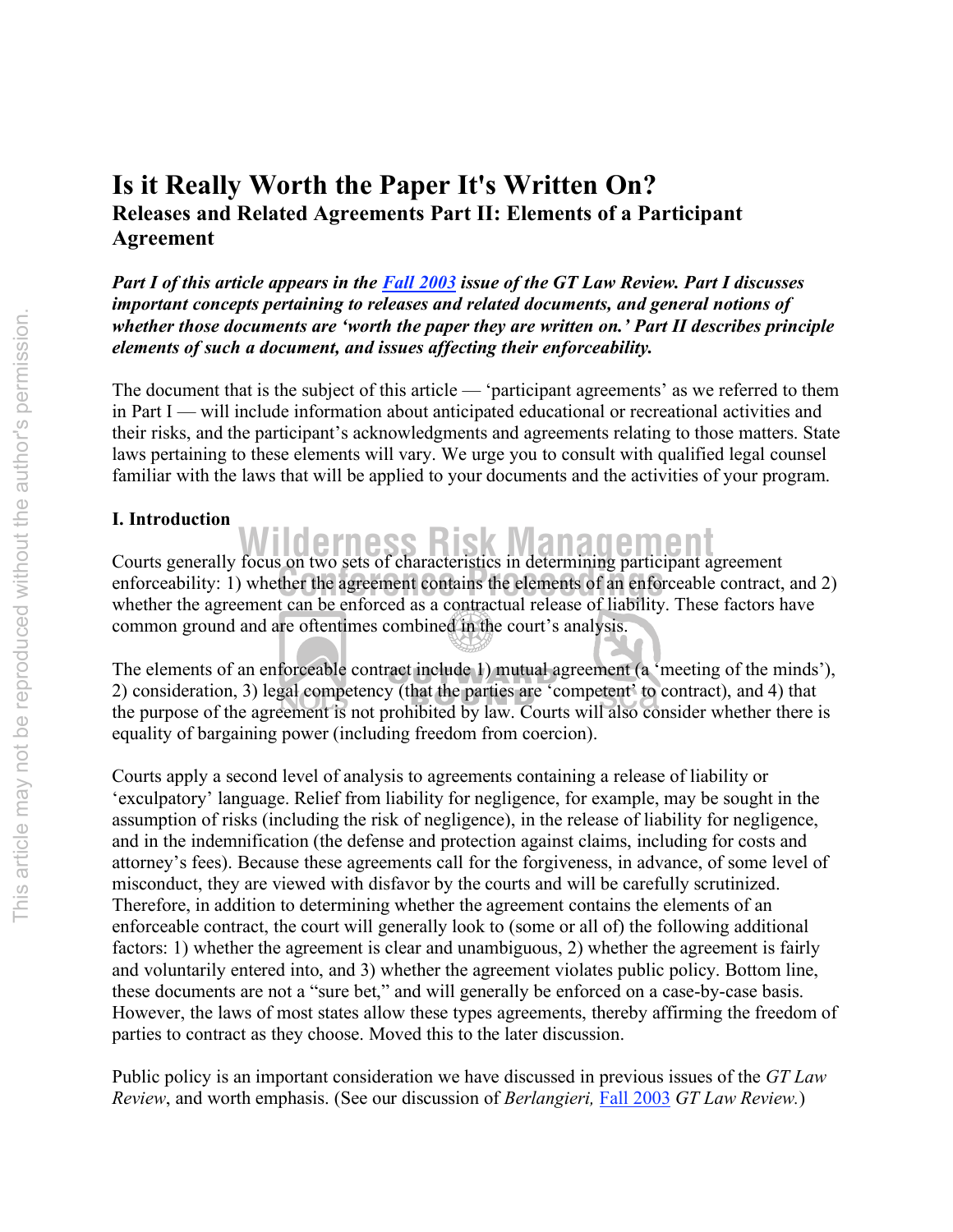One state's philosophy, or attitude toward the rights of its citizens, may be quite different from that of another state. A state's "policy" may be found in its own laws. As we saw in *Berlangieri*, when the public policy of a state, as reflected in its laws, conflicts with citizens' efforts to make contracts, the policy will prevail. More specifically, if a state statute sets out a duty of care, most courts ruling on the issue have found that that duty may not be avoided by a contract. In *Berlangieri*, the issue was a service provider's statutory duties in the equine industry. In the earlier case of *Murphy v. North American River Runners*, (see Fall 2003 *GT Law Review*), the issue was an outfitter's statutory duty in the rafting industry. In the even earlier case of *Lee v. Sun Valley Company*, 695 P.2d 361 (Sup. Ct. Idaho, 1985), the Court invalidated a release on the basis of an outfitter's statutory duty.

**Conference Proceedings** anseassed in Fart For ans article, as a matter of general paolic policy, releases and<br>in most jurisdictions, to waive liability for more egregious misconduct, i.e., gross<br>willful and wanton misconduct. In some jurisdictions, liability under other laws — like Consumer Product Safety statutes cannot, as a matter of public policy, be effectively released in a participant agreement (or, as is the case under the Texas consumer law, is limited by statute). If the liability being released is for an 'essential services' (for example, the day care services provided in *Gavin*, Summer 2003 *GT Law Review*), the agreement will often be found void on public policy grounds. Lastly, as discussed in Part I of this article, as a matter of general public policy, releases are not effective, in most jurisdictions, to waive liability for more egregious misconduct, i.e., gross negligence or

| II. The Parts of the Agreement |                                                                   |  |
|--------------------------------|-------------------------------------------------------------------|--|
|                                | A participant agreement includes at least the following elements. |  |
| 1. Title                       | OUTWARD<br><b>BOUND</b>                                           |  |

The title must be sufficiently accurate to avoid any confusion about the contents of the document. Courts, already antagonistic to agreements that attempt to eliminate or shift a service provider's responsibility for misconduct, might invalidate an agreement because of an inconsistency between the contents and the title. The argument would be that a party was misled by the title, and misjudged the significance of what he or she was signing. A fairly common title for the document we are describing is "Participant Agreement," with a subtitle describing the major components.

## **2. Parties**

The parties — individuals and legal entities — should be accurately described. Include the nature of the legal entity: "a corporation," for example, or, more specifically, "a not-for-profit corporation organized and existing under the laws of the State of  $\cdots$ . Any party who is to be obligated by the terms of the agreement, or to whom some benefit will flow, should be named as a party. The initial description of the parties offers an opportunity to use only a shorthand reference thereafter: "Acme Rafting Corporation, referred to below as Acme," for example.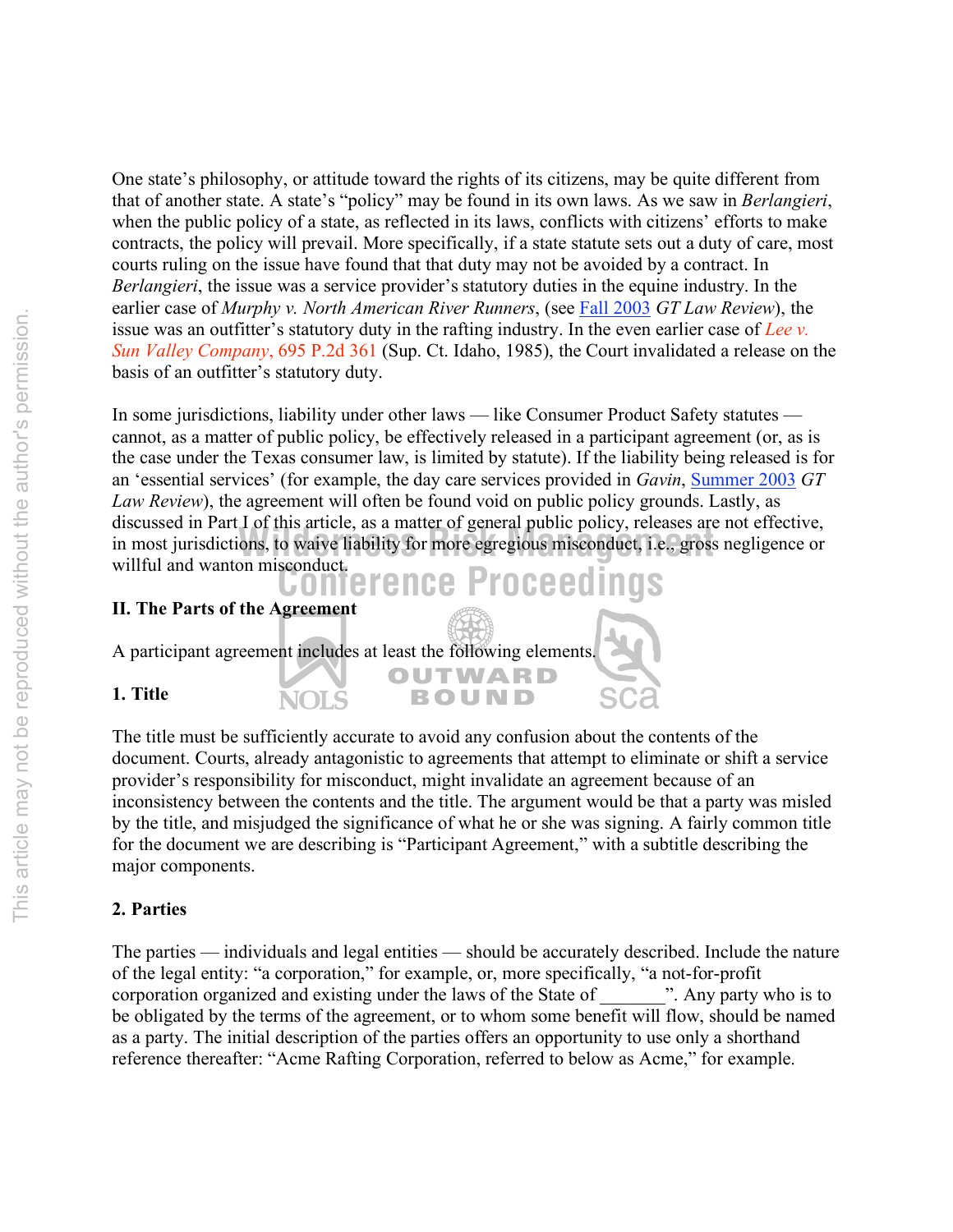#### **3. Consideration**

Consideration is something of value that is exchanged for a promise made. A contract without adequate consideration may be found unenforceable. Although value moving between the parties is usually apparent, it is customary to state that value. Often, the "mutual undertakings of the parties" are described as the consideration. Consideration might be described as "the privilege (or the opportunity) to participate in the activities of X." The participant makes the agreements for the consideration of participating in the program.

# **4. Description of Activities and Their Risks**

Indemnity against a risk of which he or she is not aware. However, inherent risks — those which are so integral to an activity that, if they were eliminated, the basic and fundamental nature of the rhetoric of the courts, however, is roughly the same: a person cannot assume, release or<br>indomity against a right of which he on the in act events. However, inherent rights the While it may be possible to anticipate and describe the scheduled activities of the program, it is virtually impossible to describe all conceivable events and conditions that might be encountered, and their risks. In describing the activities it might be wise to explain that they may be planned or unplanned, supervised or unsupervised, and reasonably anticipated or not. States' laws vary considerably regarding the precision with which activities and risks must be described. The indemnify against a risk of which he or she is not aware. However, inherent risks — those which activity would change — are regarded by most courts as being so well understood by the community that a participant's subjective awareness of such risks is not required. Some courts (including those described in court opinions previously reviewed in the *GT Law Review*, i.e., New York and Washington) continue to require some level of subjective knowledge of even the inherent risks. The language of the Courts varies in describing the extent of the knowledge required.

Regardless of how the risks are ultimately described, it is wise to include a "catch all" or "Mother Hubbard" provision clarifying that what you have described is not intended to be allinclusive. Include travel, use of equipment, and use of related facilities, in describing activities and risks. And, as unappealing as it might be, you should include serious injury and death in your description of risks, if they are even remote possibilities.

Part of the challenge in deciding what to describe is anticipating the expectations of your audience/clients. Ten years ago it would not have been necessary to state, for example, that the provider would or would not carry certain technological aids. Today, participants often come with expectations that a recreation provider will carry, for example, electronic and other means of communication, or certain medical equipment. As a result, it can be important to disclose the fact that these items will not be available, or if they will be included, their limitations.

Other expectations may need to be addressed by disclosing, for example, that independent contractors will be used, and, if it is true, that members of your staff, or volunteers, are not trained professionals. The provider should also address issues regarding the availability of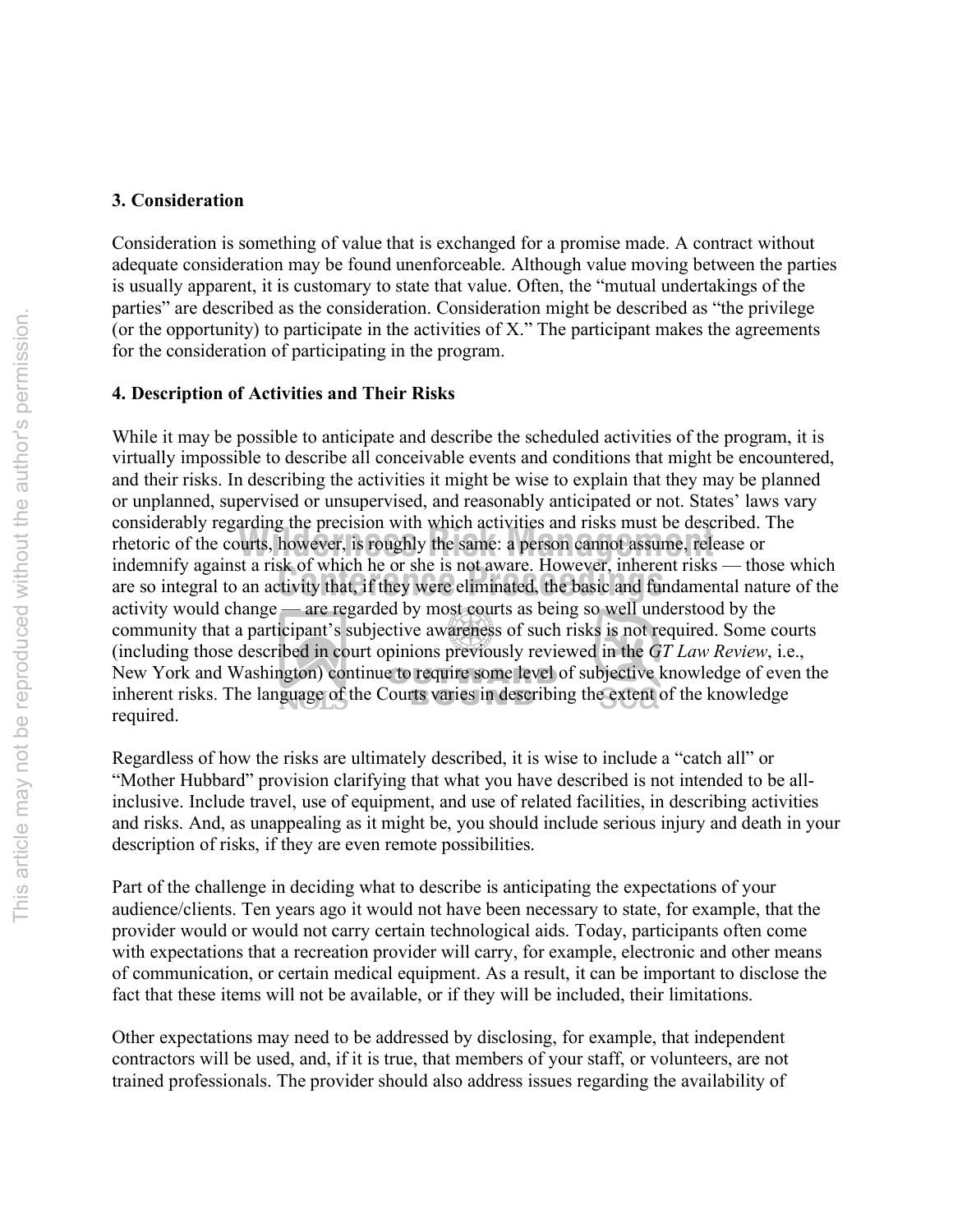medical care, and any unsupervised time. Again, try to anticipate what your clients expect and address those expectations accordingly.

Some risks may be identified as inherent. In fact, as we have discussed (see Part I of this article), those operating under permit on some federal lands are not allowed to be released for negligence. In those cases, the sole protection allowed from claims of a client lies in a Voluntary Acknowledgment of Risks (VAR) form, which covers only inherent risks. The provider remains vulnerable to claims arising out of negligent acts or omissions.

As urged above, it is important, at the conclusion of the description of activities and risks, to clarify that the description is not intended to be complete. If you have listed only inherent risks, to satisfy National Park Service requirements or otherwise, be clear in this regard. You and the local land manager may not agree on the inherency of certain risks that you have described. In any event, whether described as inherent or not, consider including staff and co-participant negligence as risks of the activity.

# **5. Acknowledgment and Assumption of Risks**

After you have described the activities and risks (providing valuable information to you<br>regarding what he or she might expect), it is important for the client to acknowledge an **Wilderness Risk Management** After you have described the activities and risks (providing valuable information to your client understanding of both, and to expressly assume the risks that you have described, and all other risks of participation in the program, whether or not described by you. Such an expressed assumption may be an effective defense to a claim of loss arising from that risk. In addition, it can strengthen the potential enforceability of the agreement (evidence that the document was clear and unambiguous). Again, clients of a permittee on certain federally managed lands may be allowed to acknowledge and assume only inherent risks. A carefully drawn document, contemplating activities both on and off such managed lands, will bifurcate (split) this portion of the document (the acknowledgment and assumption of risks) in such a way that activities both on and off such lands are covered. Only inherent risks will be acknowledged and assumed with respect to activities on managed lands. ALL risks, inherent or otherwise, will be assumed for activities elsewhere.

#### **6. Release**

The purpose of the release portion of the agreement is to obtain the participant's agreement (or if allowed by law, a parent or guardian, who agrees for himself and on behalf of a participating minor) not to sue in the event of a loss arising out of the activity. The release should address at least negligent acts and omissions. Some states require that relief from claims of negligence be specifically referred to — that is, that the term "negligence' be used. Other states require only that it be clear from the agreement that the parties intended to include a release for negligence. "Any and all claims" might be found to include negligence, but don't count on it. Texas, for example, requires that negligence be specified, and that the reference to negligence be "conspicuous" — bolder type, larger type, or some other means of making this provision (which Texas law regards as unusual and harsh), prominent. As we have cautioned before, be sure you understand the requirements of your jurisdiction in this regard. The language of the release must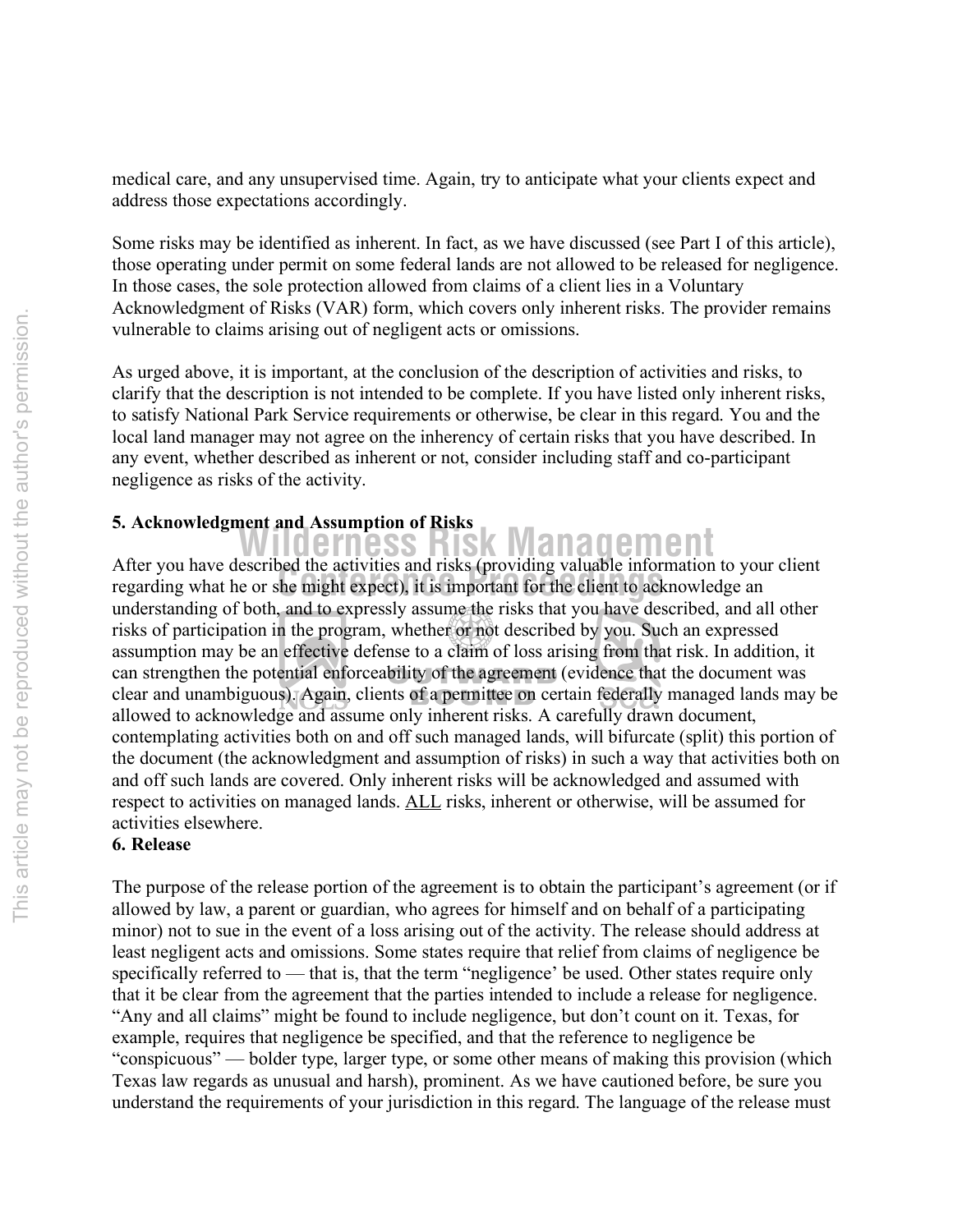be carefully crafted, for the courts (as explained earlier) are quick to find confusion and ambiguity in the scope of the release.

Included in a consideration of the scope of the release are the people and entities intended to be released, and activities, occurrences and premises contemplated. The parties to be released will include the service provider, in addition to other related persons or entities. If the provider is a legal entity, for example, the released parties might include the owners of that entity, members of its board of directors or trustees, and employees or volunteers. Released parties may include owners of the premises upon which the activity is conducted, co-participants, contractors and "all others associated with the activity, or with the provider of the service." Parties to be released may be referred to "individually and collectively" as "Released Parties". Precise descriptions are essential. A court might refuse to protect a person or entity whose identity or relationship to the activity is not clearly expressed and understood by the party against whom the release is offered.

**Conference Proceedings** associated transportation issues and the use of the provider is equipment and neutries. It the<br>activities are taking place at a site managed by a third party, consider including claims arising Be thoughtful and clear in your description of claims that are to be released. You might refer, for example, to enrollment or participation (in the described activity or program). Consider including associated transportation issues and the use of the provider's equipment and facilities. If the out of the use of those premises, or presence on that property.

In addition to seeking a release of liability for negligence claims, the agreement may seek release of products liability, breach of contract, breach of warranty, or other claims. State law varies regarding the requirements of a release of liability for some types of claims — a strict liability claim arising out of a product defect, for example. Be sure your description of the claims to be released conforms to applicable law. As mentioned above, few states allow a release of claims of gross negligence or willful and wanton misconduct, and none, to our knowledge, allow a release, in advance, of intentionally wrongful conduct.

As we have pointed out in previous issues of the *GT Law Review*, some states do not allow release of negligence claims, as a matter of public policy. At the time of this writing, Montana, Louisiana and Virginia do not allow agreements that relieve a party of liability for negligent conduct. Also, as described above, some states do not allow a service provider to be relieved of a duty that is statutorily imposed on that service provider.

#### **7. Indemnity**

An indemnity agreement is a participant's agreement (or if allowed by law, the parent or guardian of a minor participant) to defend and protect the service provider (and others) from claims of third parties. While state laws vary regarding the scope of indemnities allowed, a service provider may be allowed to be indemnified against claims of a co-participant arising from the conduct of the signing participant, and from claims of the participant's family members. (Remember that in most states, family members may have claims as a result of the participant's injury or death.) A court will rarely allow the parent of a minor participant to indemnify the service provider against a claim of that child. (But see *Saccente*, Winter 2003 *GT Law Review*.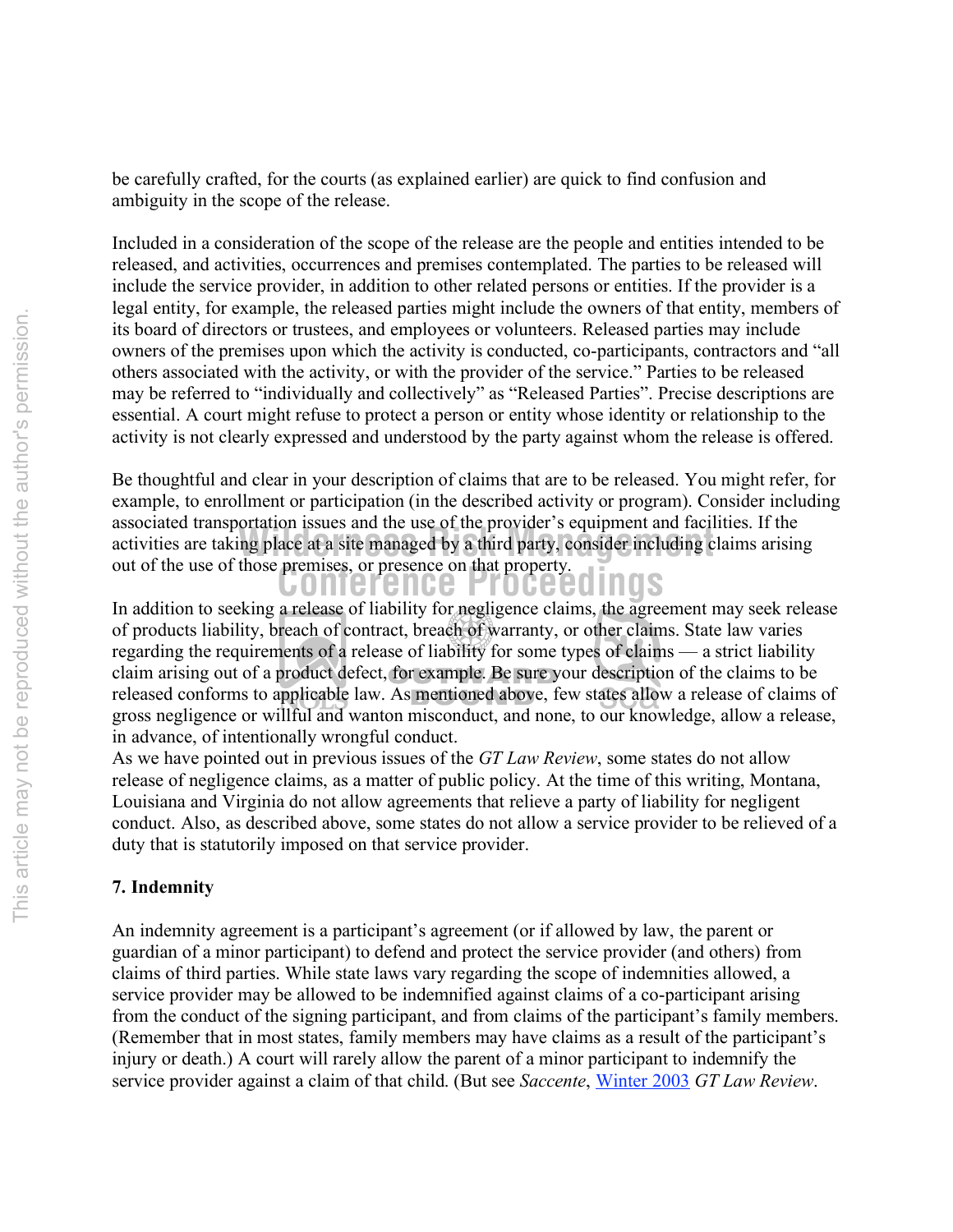See also *Childress*, Fall 2002 *GT Law Review*, where the court ruled to enforce the signing parent's written agreement of indemnity against the claims of a non-signing parent.)

The indemnified parties may be the same as the "released parties," discussed above. Indemnities, like releases, are 'exculpatory' or 'liability shifting' provisions. As a result, as with releases, it is important to be mindful of varying state laws regarding the specificity of indemnity language, and any potential requirement to clarify that the indemnity extends to negligent conduct.

A participant agreement may combine the indemnity and the release protection into what might fairly be described as a tantalizingly brief recitation, such as: *Participant releases and indemnifies the service provider from any and all claims, by whomever brought, and of whatever nature, arising out of the activity or any associated event*. While such language may hold up in some jurisdictions, others may regard it as too broad. Courts have refused to enforce releases that they have found to be unclear, too wordy, too long, or too broad. The phrasing of release and indemnity paragraphs can also be found to be too terse, allowing the participant to argue that the agreement is confusing or unclear. *The issue, ultimately, is clarity and readability, not efficiency.*

# **8. Other Provisions | | clerness Risk Management**

There are a variety of other agreements, acknowledgments or commitments that the provider intends to be a part of its understanding with the participant. These can include a photo release, participant's agreement to abide by the provider's policies and rules, and representations regarding the absence of any undisclosed physical or emotional condition or disability and the ability to participate without causing harm to oneself or others.

Common additional provisions include the following: **BOUND** 

a. Authorization to provide or seek medical care, including authority to exchange medical information with a third-party medical care provider, and the participant or family's commitment to pay or reimburse related expenses, including expenses of evacuation.

b. An agreement that any dispute, if not negotiated to a successful resolution, will be submitted to some form of alternative dispute resolution — mediation or arbitration, for example. Your attorney can guide you through the considerations involved in agreeing to these alternatives to settling your differences with a participant.

c. A provision that any suit, mediation or arbitration will be filed or conducted in a certain jurisdiction and in accordance with that jurisdiction's laws (being careful to explain that you do not intend to impact 'conflict of laws' laws that might apply the laws of another jurisdiction). Again, ask your attorney about the legal implications of such provisions in your jurisdiction.

d. A provision (if your local law allows it) that you are entitled to recover your costs and attorney's fees in defending a claim, to the extent a court, mediator or arbitrator finds the claim invalid, or to the extent the claim is dismissed or withdrawn.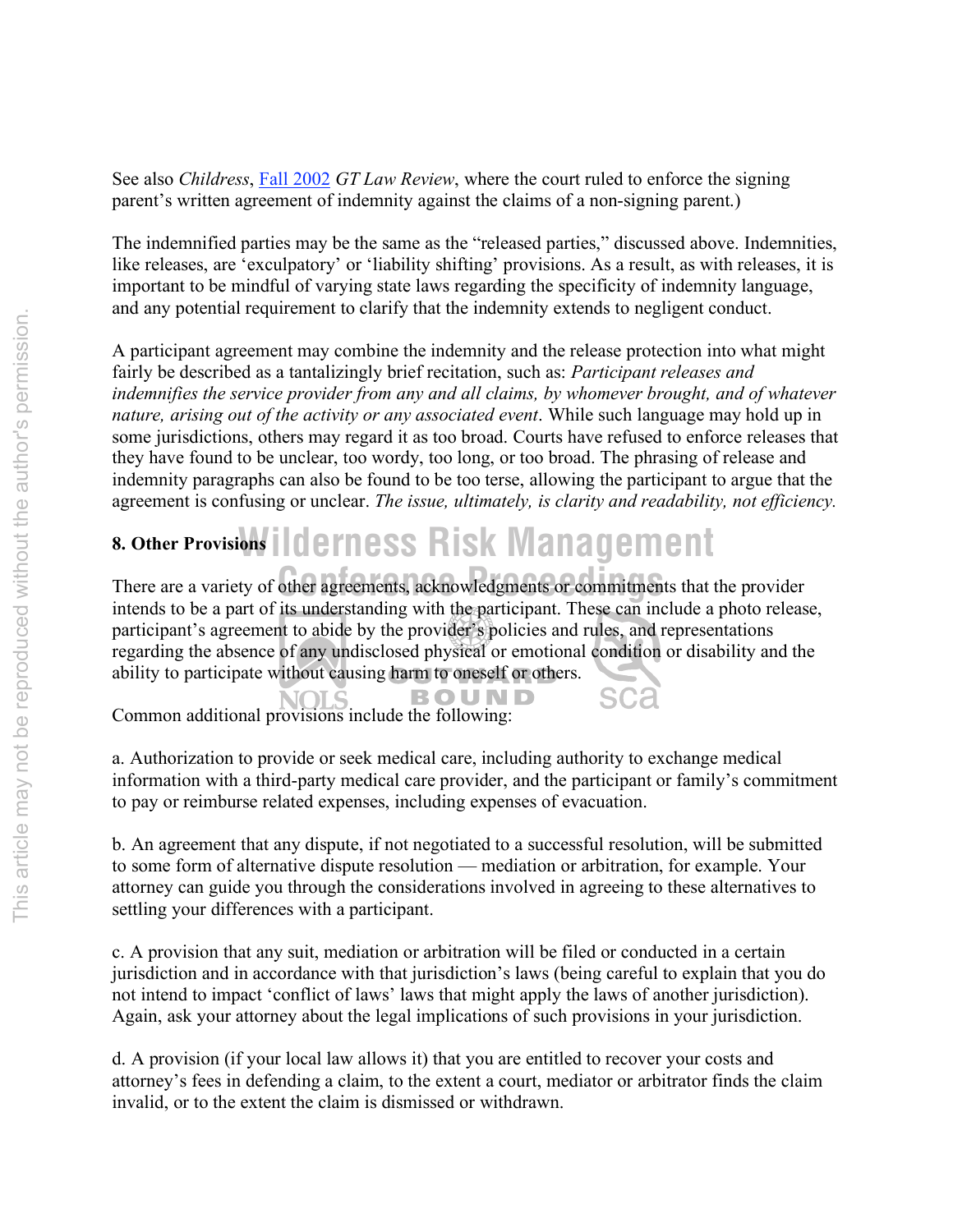e. A "partial invalidity clause," providing that if any part of the agreement is found unenforceable, the remaining portions will remain in effect. Consider this provision carefully, for there may be a provision of the agreement that is so critical to the relationship between the parties that, if it is found invalid, you are willing to have the entire agreement cancelled.

f. An "entirety clause" whereby the parties declare that the document is the entire agreement between the parties (if this is true) and cannot be amended except in writing, signed by both parties. Consider this provision carefully, because there may be other agreements that you have made with participants (medical forms, applications, etc.) that you consider important additional agreements between the parties.

# **9. Conclusion**

state to state, as we have explained.<br> **CONFETENCE Proceedings** and his or her heirs, executors, etc. The effect of these concluding representations will vary from The participant agreement generally concludes with a representation by the participant that he or she has read and understands the document, that it has been entered into voluntarily, that it is intended to be enforced to the fullest extent of the law, and that it is binding upon the participant,

#### **10. Minors**

As we discussed in Part I of this article, generally speaking, minors are not legally competent to contract and therefore cannot be legally bound to a written commitment they might make regarding an assumption, a release, an indemnity or other agreements. In a few states, a parent or guardian may enter into such agreements on a minor's behalf. (See our detailed discussion of these issues in the Summer 2003 *GT Law Review* article 'A Not So Minor Problem'; and in the Fall 2003 *GT Law Review* issue for Part I of this article.) However, a minor is capable of assuming risks in many cases, inherent or otherwise (and a minor's written agreement to assume risks, although not a legally binding contract, may prove to be valuable evidence). In addition, a parent is usually able to release their own rights in relation to injury to the child, as well as agree to other provisions in the agreement (see discussion in above-mentioned *GT Law Review* articles). Importantly, having both the child and their parent sign a thoughtfully crafted agreement can provide both legal and practical (information exchange) benefits. Again, it is critical that you employ competent legal counsel to assist you in crafting a document, potentially for both the parent and child's signature, containing appropriate language.

#### **III. Conclusion**

Remember that participant agreements are "worth the paper they are written on" — both as insulation from some legal liability and as an important component of the information exchange equation you engage in with your clients and guests. However, in developing a participant agreement for use in your operation, understand what a participant agreement can and can't do, understand the sensitivity with which courts will examine these documents, and importantly,